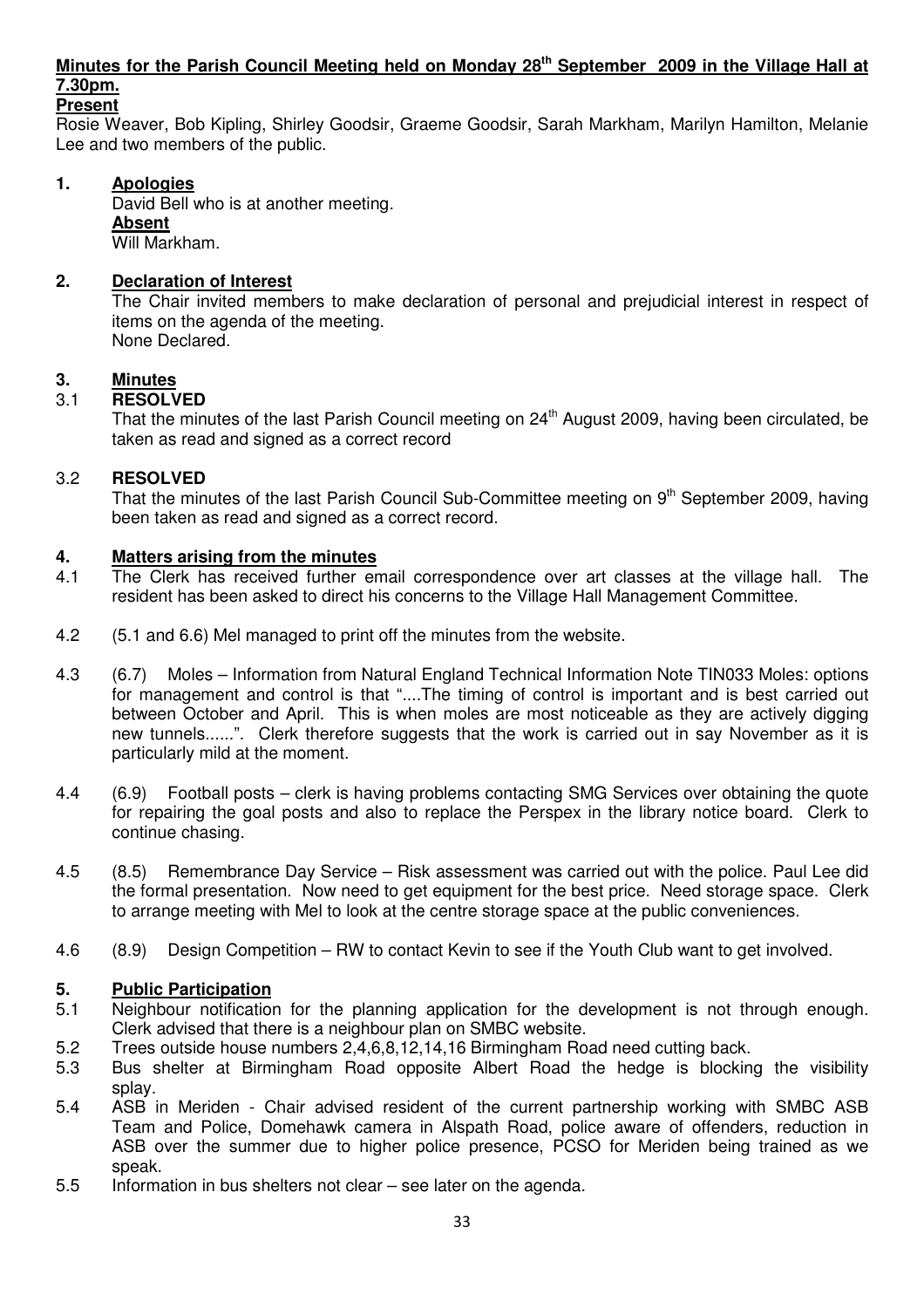## **6. Correspondence and Communication**

## 6.1 **SMBC – Gambling Policy**

Initial consultation on the draft policy was in June. Comments submitted by the Parish Council. New draft of the policy document was consulted on with a closing date of  $18<sup>th</sup>$  September. Clerk sent this by email to councillors who responded initially. No further comments.

### 6.2 **WRCC – Free event – Future Proofing your Community**

Invitation for anybody interested in attending at Ettington Village Hall (Stratford way – approx 30 miles) on Saturday 31<sup>st</sup> October 10-4pm for a free information exchange event on "Future Proofing your Community." Clerk has printed off directions and map if anybody would like to go.

#### 6.3 **WALC – AGM Thursday 29th October 2009 at Shire Hall, Market Place Warwick 7.30pm**  Rosie Weaver to attend.

### 6.4 **Meriden Sands**

Clerk received a telephone call from a resident. He had concerns over the effects of the Sandvik System in the village. His concerns were as follows:

- As trees have been removed there are pigeons now nesting in the hedgerows by the Community Centre.
- There are no doves this year.
- The spinney off Cornets Lane is dying off.
- The two pools where the Moor Hens feed have gone.
- The brook which comes from the Blyth and goes under Cornets End Lane and back up to the Golf Club has dried up.

Clerk advised that the Parish Council with Cllr David Bell are resurrecting the Meriden Sands Working Group and his comments would be passed on.

Cllr Bell has advised that the group folded as it did not have anybody to carry out the secretarial work. We also needs to locate details of who was on the group previously and any paperwork relating to it. Cllr Bell has asked Julie whether she could do the secretarial role. Julie is willing to consider this but not until her CiLCA and the application for Quality Parish Status are concluded.

Clerk to contact Clive Jones for the paperwork.

### 6.5 **WALC – Training**

Information pre-circulated to councillors.

- Briefing event for all Chairmen and aspiring Chairmen and interested Councillors. Rosie Weaver to attend.
- "The Next Step" making the most of your role as parish and town councillors. Nobody wanting to attend.

#### 6.6 **Sustain – notification of forthcoming conferences.** Information pre-circulated.

- Children and Young Peoples Trust Assembly  $-15<sup>th</sup>$  October
- Solihull Partnership Assembly  $-11^{th}$  November
- Solihull Third Sector Network date to be advised soon.
- 6.7 **Solihull MBC Consultation Nature Conservation Strategy : Review**  Bob Kipling to respond.
- 6.8 **Solihull MBC Consultation Woodlands Strategy : Review**  Sarah Markham to respond.
- 6.9 **Sustainable Communities Act 2007 Amendment Bill your help needed!**  Email from Steve Shaw together with WALC/NALC's advice pre-circulated. **AGREED**

That a response is sent as requested. Proposed by Bob Kipling and seconded by Rosie Weaver.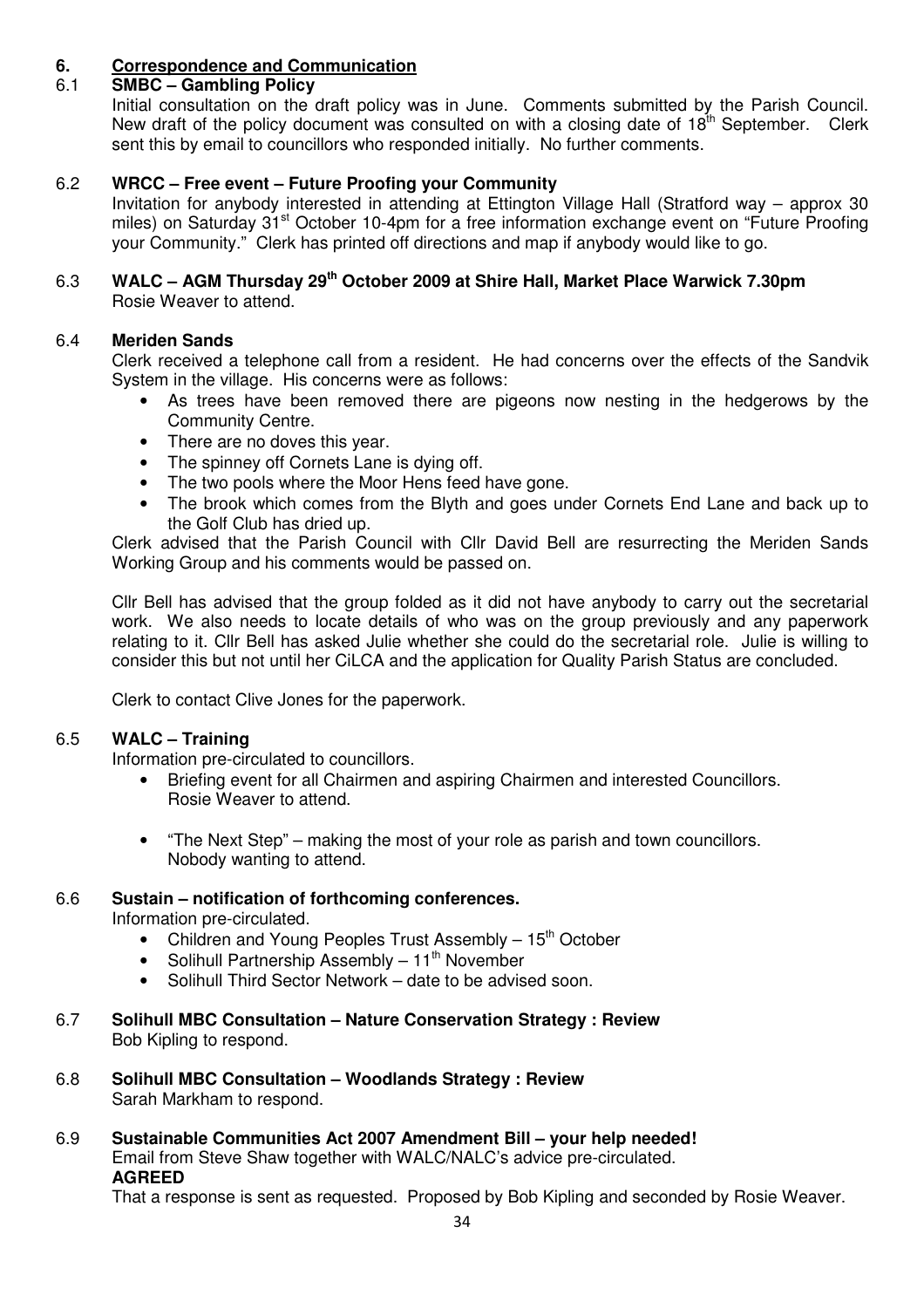#### 6.10 **Land adjacent to Meriden Garage, Birmingham Road.**

Update received from planning officer to say that the land at the above site has now been tidied (and an additional part of the approval of 2003/928 implemented) to the extent that a section 215 (untidy land) notice would no longer be appropriate. They are therefore closing their file on this case at this time. However, there is still a large number of bricks at the site (to be used for the approved building). The officer proposes to monitor the site on an occasional basis to ensure that the bricks are used for their intended purpose and/or removed.

#### **AGREED**

 Clerk to contact SMBC as the site where the garage was has been tidied but there is still debris in the field that has not been tidied. There is also a container blocking the footpath which the parish council have applied to have modified.

## 7. Receive Reports<br>7.1 Committee Mem

- 7.1 **Committee Member for Village Hall Management Committee**  They have had a quote for the disabled access to the Hall. The walls behind the cupboards in the kitchen have been treated. The slope on walk way to the doctor's surgery will be dug up and levelled out.
- 7.2 **School Governors for Parish Council** No report.
- 7.3 **Committee Member for War Memorial**  Melanie Lee to check the electricity supply for the remembrance day service. Report from Sarah Markham on behalf of Will Markham is that there have been no meetings. This will be chased up.
- 7.4 **Pool** The Meriden Pool project big tidy up is happening on Wednesday 14<sup>th</sup> October 2009. We have been very fortunate that Environmental Champion Co-ordinator Trish Willets has managed to get 16 volunteers from N Power to help out, as well as Neil Cameron Park Ranger and Lorna Teager from Streetcare.

The areas that we hope to cover during the day will include:-

- Rub down and re paint the metal benches x 4 and metal bins by the pool.
- Cut back the stingers, holly and weeds to open the area up more.
- Install a new information board about the local wildlife in the area, and its impact on the local nature.
- Plant bulbs in the area, as part of SMBC bulb planting week.
- Paint the metal railing around the pool area.

 The day will start from about 09.30 and will certainly make a big impact on the area, in addition to this the park Rangers and Susan East will also be involved in putting bird boxes up with the local school. This will take place on either the day before or day after, helping to bring the community together. If you anybody else would like to come and help on any of these days please let Julie know.

#### **Application for funding for necessary works.**

Once the detailed costs of the necessary works are received we will continue with the application for funding.

7.5 **Allotment Representative –** SMBC have rejected a request for green wheelie bins at the site. They have offered a composting clinic. Allotment 14 has transferred to Mrs M Lee. Mrs Lee was assisting the current tenant with the plot but the tenant no longer wanted to continue with the tenancy. The tenancy agreement states no notices or advertisements which prevents the allotment association having a notice board. Clerk to contact tenants regarding a composting clinic.

#### 7.6 **Footpaths/Forum**

All overgrown.

7.7 **Meriden Sands Working Group** – see 6.4 above.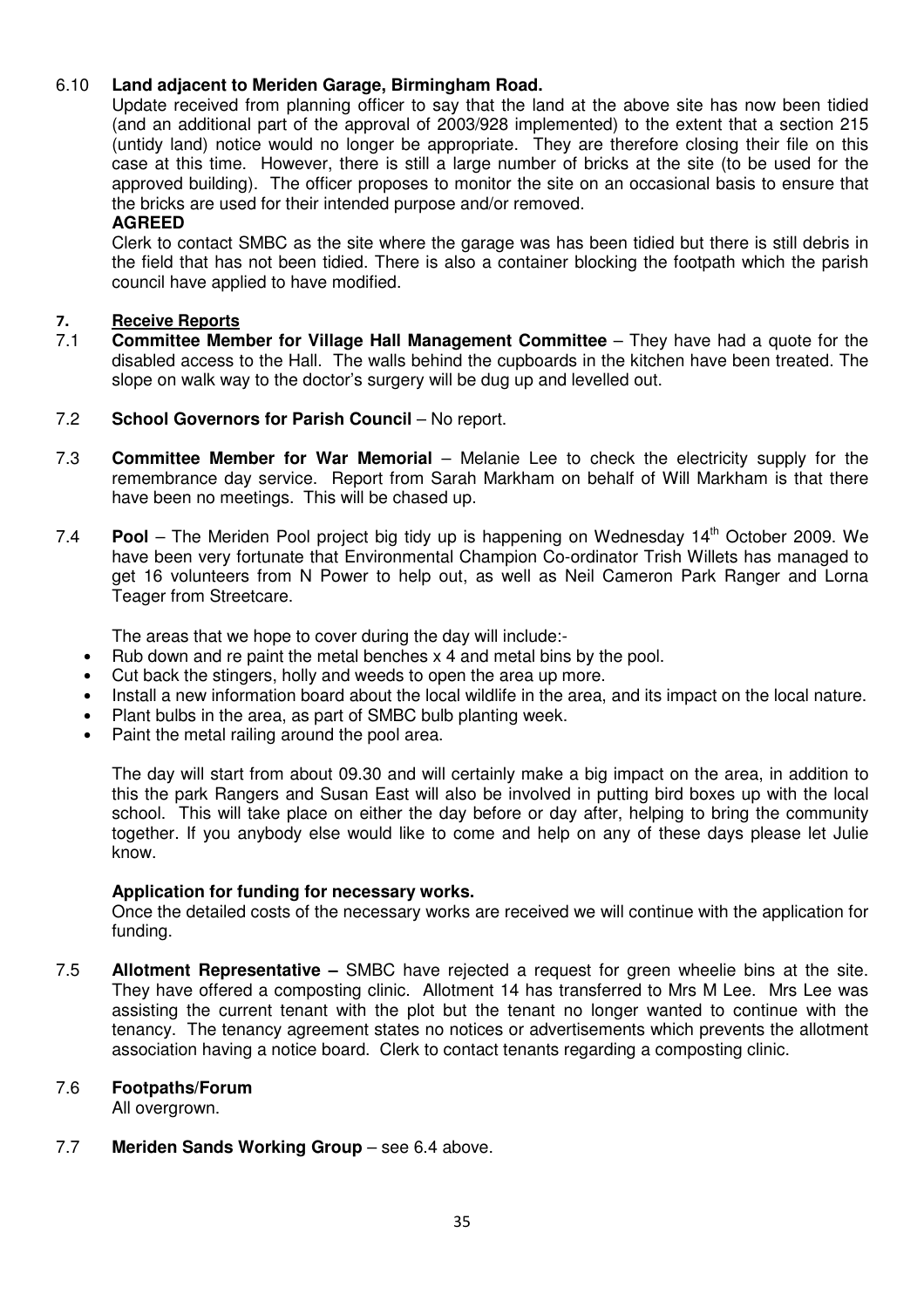7.8 **Conservation Committee** – notes of the last meeting are on circulation. The Centre's application for the gate has been approved.

#### 7.9 **Local Strategic Partnership** – no report

- 7.10 **Police Rural Assembly** Thursday  $10<sup>th</sup>$  September 7.30pm in the Civic Suite. Mr Goodsir attended. Open day at Shirley Police Station is now 18th October 10am -2pm. Anti tamper screws for number plates were handed out. Speedwatch is now running in Berkswell. Minutes will be circulated.
- 7.11 **Solihull Area Committee Next meeting 1st October at 7.30pm The Jubilee Centre, Balsall Common.** Draft unapproved minutes of last meeting are on circulation. There will be two speakers including Alison Hodge from WALC.

#### 7.12 **Tree Wardens** – no report.

7.13 **Parish Plan –** Comments have now been received from SMBC on the draft plan. The next steering group meeting is 15<sup>th</sup> October 2009 at 7.30pm at Heart of England Social Club. Parish Council to formally adopt the Parish Plan at the next meeting.

#### 7.14 **Community Surgery**

 This months' surgery was attended by two police officers, the neighbourhood co-ordinator, Sherry Studholme from SMBC Public Sector ASB Team and Raj Singh from Solihull Community Housing ASB Team. Rosie, Julie and Shirley were also present.

 Kelvin Jones attended and discussed his idea around decision trees. This was well received by the ASB representatives and the police. The Parish Council will include this information in their next newsletter in the Meriden Mag.

Summary of the outcomes:

- Parents of some young people in Meriden have been contacted by the Police and the SCH ASB Team.
- As a trial, a representative from the SCH ASB Team will attend the next three surgeries to give residents the opportunity to discuss, in confidence, any issues. If this is successful and utilised it will continue.
- Susan and Sherry will look into a project in October where they (with additional volunteers) call on residents in hotspot areas to let them know about ASB and where they can get assistance. This is an ideal time of year for this because of bonfire night and Halloween.
- Sherry will arrange for a member of her team to attend at Heart of England School to talk to students.
- X2 types of leaflets have been given to the Clerk. One for parents which we need to decide if they are appropriate for the school bags and one with general ASB information for the notice boards, community centre, library, doctors surgery etc.
- ASB Log Sheets have also been emailed to Julie and can be used by anybody to record incidents of ASB.
- 7.15 **Solihull in Bloom Presentation Evening** 16<sup>th</sup> September. Clerk attended. Although the Green was put through to the final round of judgning, we unfortunately were not successful in receiving any awards this year. However, the Queens Head and Mr John Douglas of Eves Green were successful as follows:
	- The Solihull Times Pub/Hotel/Restaurant Frontage prize  $-1<sup>st</sup>$  The Queens Head.
	- The Notcutts Front Garden Prize  $-1$ <sup>st</sup> Mr John Douglas
	- The Notcutts past winners Hanging Basket  $-1$ <sup>st</sup> Mr John Douglas
	- Champion of Champions overall winner of the 8 categories was Mr John Douglas.

The clerk suggests that our congratulations are put in the next newsletter in the Meriden Mag.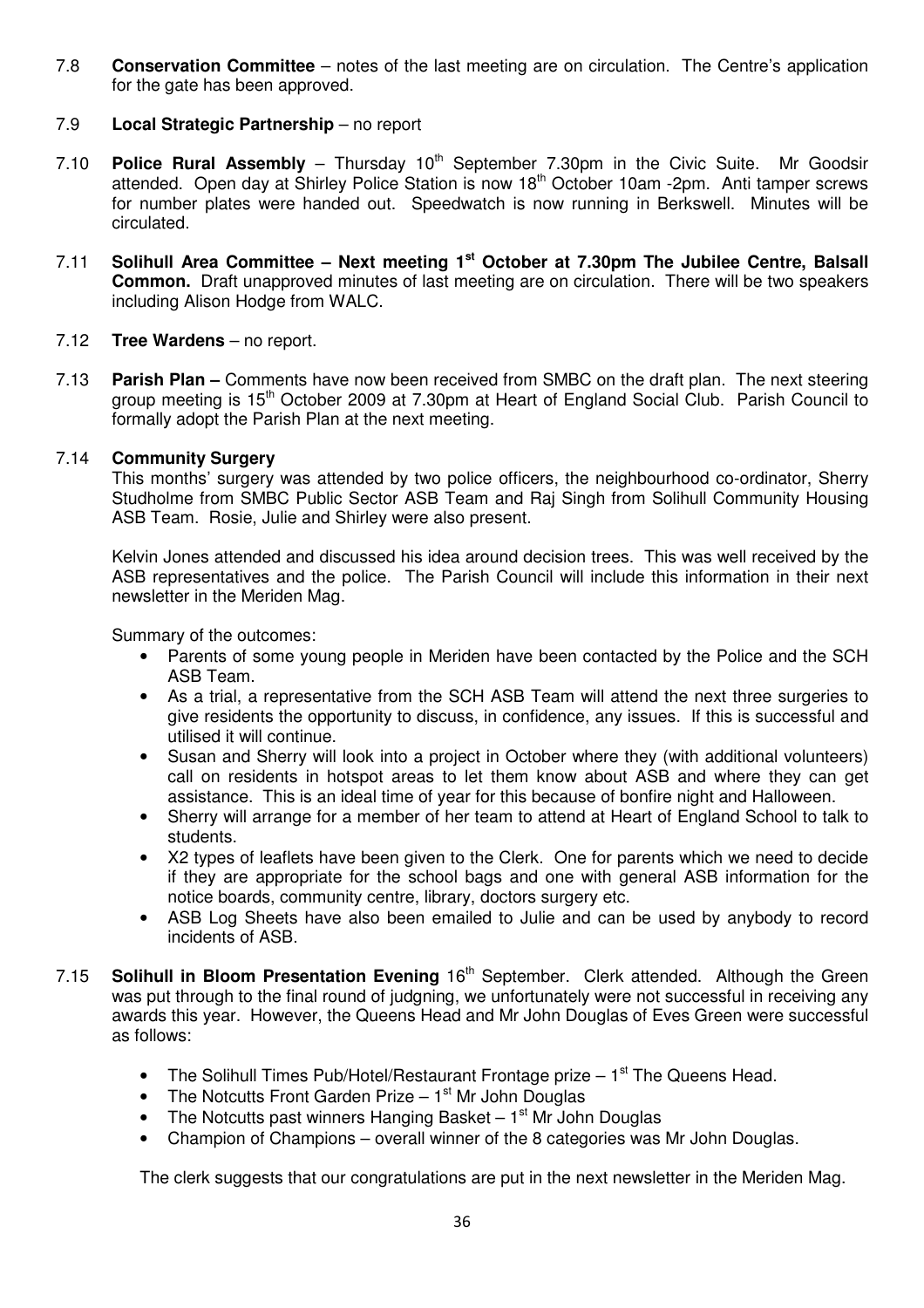7.16 **Installation of Interpretation board by Heart of England Way Association at St Laurence Church.** Attended by Shirley and Graeme. Wet day but a nice board.

## **8.** Village Matters<br>8.1 Development

#### 8.1 **Development**

- a) **Layout Plans** Revised plans for the layout of the development have been given to the Clerk. These will form part of the planning application. Contact Clerk if you would like to see them.
- b) **Option Appraisal**  this is now underway. Clerk and Tessa Roxburgh have also met with reps from the scout hut and village hall.
- c) Planning application has been received. Will deal with that under planning.

#### 8.2 **Parish Plan**

See 7.3 above.

## 8.3 **Community Speed Watch**

Clerk and Sarah met with Sharon Williams this week.

- We now have all the equipment (invoice to follow!)
- 6 areas have been risk assessed (one for Hampton Lane to follow).
	- 1) Main Road, opposite Church Lane adjacent to open bus shelter.
		- 2) Main Road, in the wide access to the pool.
		- 3) Opposite Bulls Head adjacent to Pertemps entrance.
		- 4) Main Road, Outside Brooklyn
		- 5) Fillongley Road gated driveway into school playing field.
			- 6) Fillongley Road outside number 147.
- Sarah will be contacting all volunteers shortly with the following dates:
	- Thursday  $15<sup>th</sup>$  October at 10am outside Brooklyn

Wednesday 21<sup>st</sup> October 10am – gated driveway into school playing field.<br>Thursday 5<sup>th</sup> November 10am - opposite Church Lane adjacent to open

opposite Church Lane adjacent to open bus shelter.

- Other sites can be considered to expand the scheme once we are up and running.
- Still need more volunteers.

## 8.4 **Alcohol Free Zone**

Mr Goodsirs report circulated and added to the website.

#### 8.5 **Insurance Claim for damage to Matrix.**

 The equipment is now repaired. An insurance claim for the cost of repairing the Matrix has been submitted to Zurich Insurance. The cost of repairs is £607.40 and we are liable for a £100 excess. Prior to submitting the claim the Clerk confirmed with Zurich that the Parish Council's insurance premium would not be increased as a result of the claim.

## 8.6 **BT – Adoption of Red Telephone Kiosk at Albert Road, Millison's Wood**

- Once adopted the workings are removed from the kiosk
- Ownership reverts to the parish council upon payment of £1.
- Costs incurred are maintenance costs and electricity supply.
	- Maintenance would be painting now and again approx £50.
		- Information received from the electricity supply company is that it would be £269.00 plus VAT to have the electricity supply removed. An estimated annual energy cost for the use of the light installed in a BT red telephone box is approx £20 per annum.
- Possible vandalism problem. However, when was the last time they were vandalised?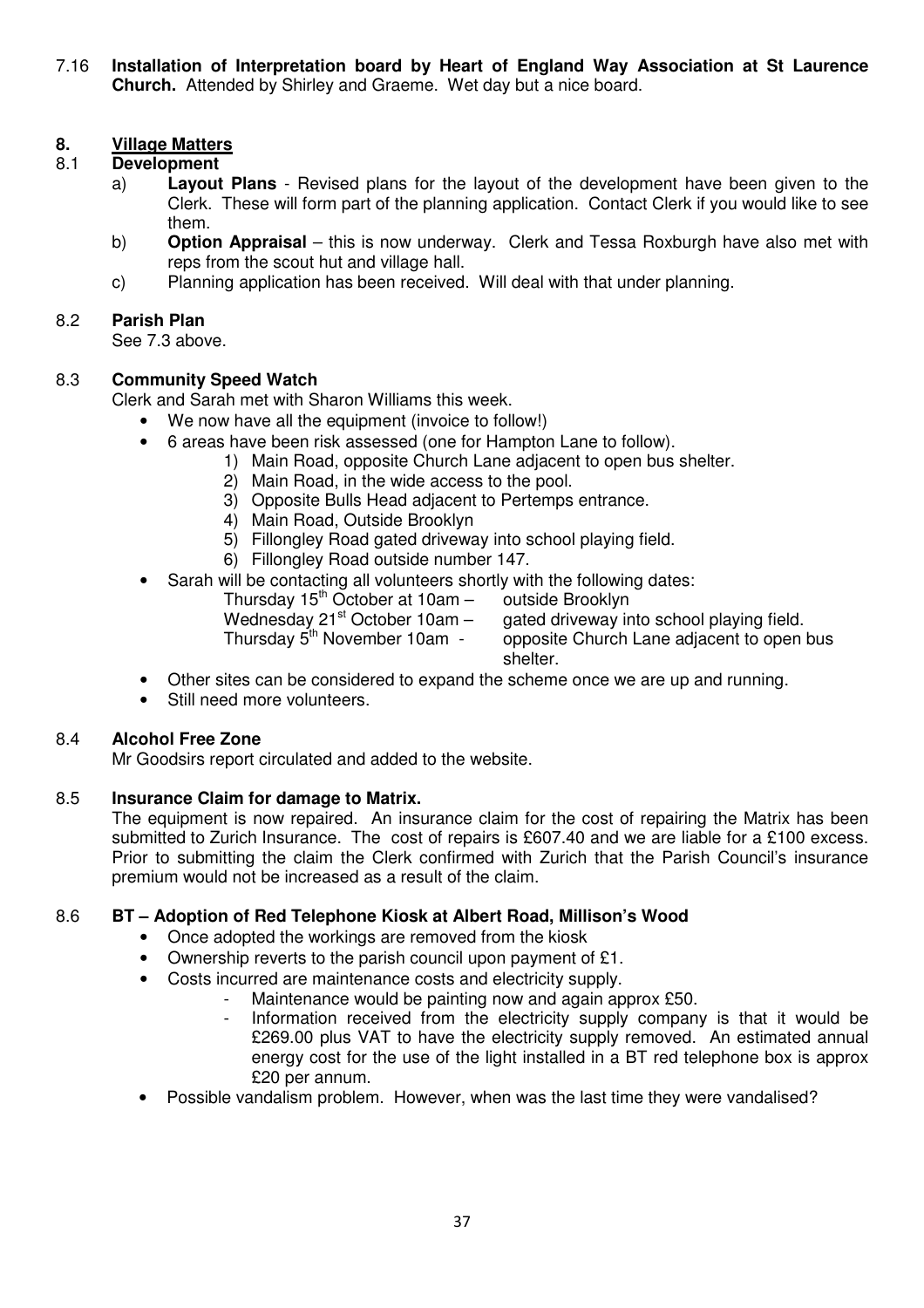Clerk has spoken to Barston Parish Council's clerk. They have already adopted their kiosk and have no regrets, it is a landmark. They are worth approx £600 each. The only maintenance is an occasional repaint of approx £50. They have not had any problems with vandalism.

#### **RESOLVED**

That the red kiosk at Albert Road, Millison's Wood be adopted and the retain the electricity supply at a cost of approximately £20 per annum.

#### 8.7 **Manhole at rear of Co-op.**

 Historically there was a manhole adjacent to the garage at the back of the Co-op which was covered up when works were carried on in that area. SMBC Drainage team visited the site but unable to do anything to stop the water running down the alley way.

#### **AGREED**

 Clerk to write to the Co-op to see if it can be reinstated. To also point out that lorries are being driven badly in a residential area to access the shop.

#### 8.8 **Centro – Passenger Information.**

 Centro want to install new timetable cases to the bus shelters. **AGREED** 

 That we contact Cllr David Bell and Cllr Ken Allsop to see if they can assist us in having realtime digital displays installed.

#### 8.9 **Project Playbuilder – play area in Millison's Wood.**

 Solihull MBC are still awaiting a report on the suitability of the play space in Millison's Wood. However, they have received a verbal general summary to suggest that the proposed site would not support a playground in the traditional sense. One option could be to improve the natural play aspects of the site by clearing away some of the brambles etc to create a play trail for toddlers without fixed equipment. Picture displayed.

 For any form of play facility the proximity of the road would mean substantially reinforcing the boundary and residents facing the wood may not be happy for the site to be opened up. The site is also a nature conservation area and all trees have a TPO limiting possible work.

## **AGREED**

To wait for the formal report before any further action is taken.

#### 8.10 **Meriden Centre of England booklets.**

 Copies circulated with the agenda. Booklets produced by the parish council to celebrate their centenary. Clerk has 116 of the books. What do we want to do with them?

#### **AGREED**

 To put some at the library, SMBC library, sell on the website, send some to Conneticut USA Library. For any money received to go to future publications on Meriden.

#### 8.11 **Meriden Library – update on temporary closure**.

 SMBC have made amendments to the temporary closure plans. The design scope and extent of works is still being worked on. The timescale will be set when designs have been fully confirmed and planning approval sought. They will allow sufficient time for communication with the community. They are aiming for the works to be carried out in summer 2010.

#### 8.12 **Joint Surgeries with Ward Councillors AGREED**

 Two councillors to attend with the Ward Councillors. Residents to book a 10 minute time slot and to provide details of what they want to discuss. Protocol to be agreed as drafted and approved in three months.

### 8.12 **Dome Hawk Camera – Parish Council Consultation**.

From the consultation in the Meriden Mag we have had 14 responses 12 in favour and 2 against. The SMBC Anti Social Behaviour team have had their application approved for the Dome Hawk Camera in Alspath Road by the Community Centre. The information we have obtained from residents can be used in a future application for that camera to be moved to the Green.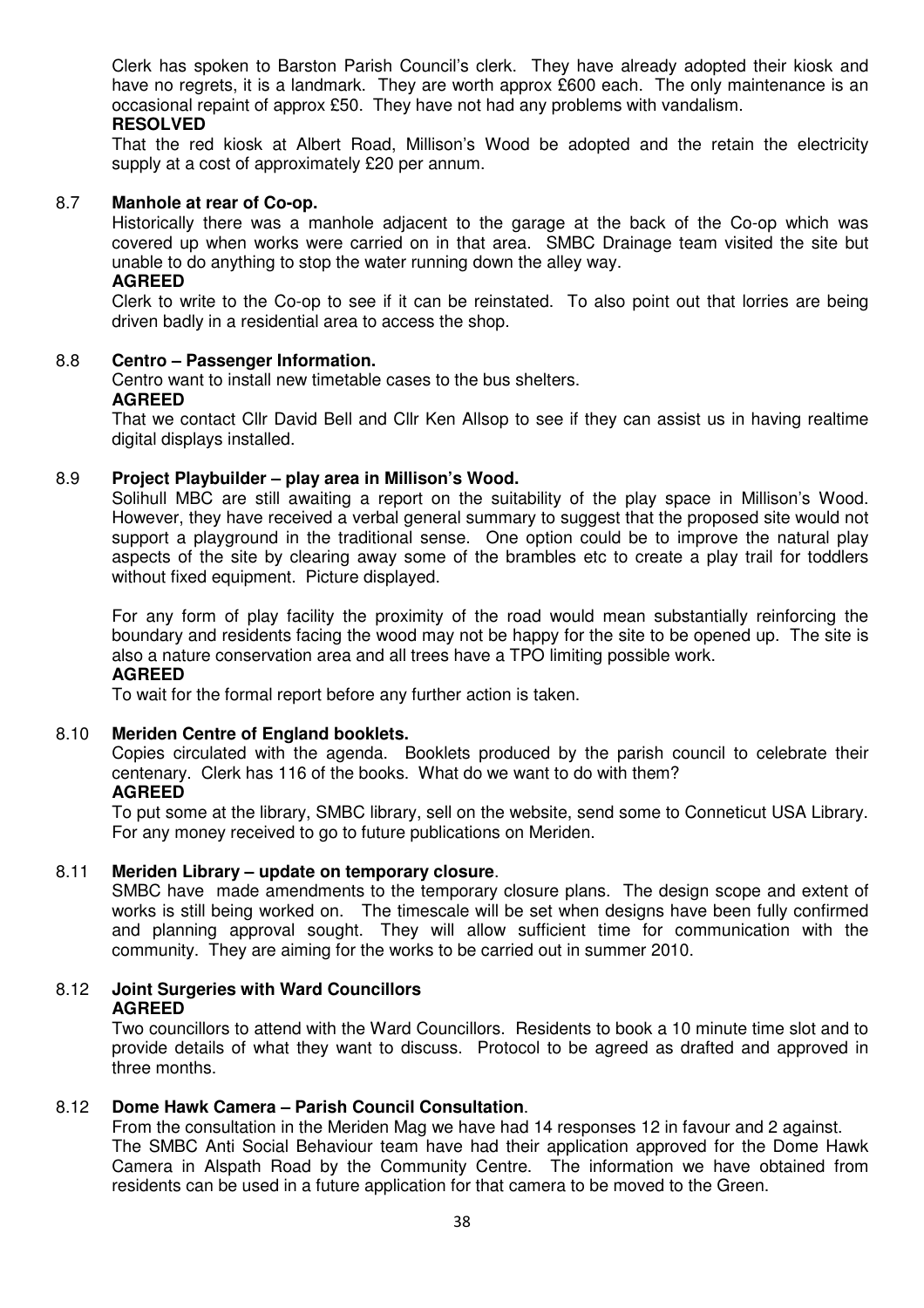## **9 Planning Matters**<br>9.1 **2009/1223 - The O**

9.1 **2009/1223 – The Centre, The Green, Meriden** – Erection of a gate to the side of building.  **RATIFIED** 

Leave to Conservation Committee

9.2 **2008/22 – Birmingham International Airport Ltd, Solihull – Extension of Main Runway etc.** 

The application was considered by the Planning Committee on 22<sup>nd</sup> April where members resolved that they were minded to approve the application subject to details of the revised Section 106 Agreement and conditions being reported back to Committee. The planning application is being reported to Planning Committee on 16<sup>th</sup> September to formally endorse the Section 106 Agreement and conditions proposed and consider any material change in circumstances since the resolution. All written responses received by SMBC were reported to the Planning Committee and fully taken into account before any decision was made.

9.3 **2009/1442 – Berryfields Farm, Berkswell Road, Meriden** – Change of use of part of existing floor above existing farm shop for use as a cafe.

## **RESOLVED**

Object –The Parish Council are concerned that this will jeopardise current local shops in Meriden. They are also concerned over the increase in traffic and consider it to be inappropriate in the green belt. (Bob Kipling proposed the objection – vote four in favour two against.)

- 9.4 **2009/63 Pertemps Group Construction of a building to accommodate a communication and response centre.** Notification received today that the Planning Appeal Inquiry scheduled for 3rd November 2009 has been cancelled. This is due to the appellants withdrawing the appeal. Residents who had rejected to the application were not informed of the appeal. Clerk to follow this up.
- 9.5 **2009/1412 Meriden Quarry, Cornets End Lane, Meriden** Variation of condition No.4 of planning approval 1996/1511 to allow the shredding of wood waste on site. **RESOLVED Object – inappropriate in the greenbelt. More traffic in and out.**

## **ADDITIONAL**

9.6 **Residential Development Land at Maxstoke Lane, Meriden** – Certificate B in relation to the submission of the planning application on land at Maxstoke Lane, Meriden has been served upon the Parish Council.

 The planning application has now been registered under reference 2009/1513 and copy supporting documentation has been received by the Clerk. (Councillors emailed on 25/9/09). Documentation is now available on the SMBC website. Alternatively, councillors wishing to view documents may do so with prior appointment with the Clerk. Clerk has also requested that documents are made available at Meriden Library as soon as possible.

 Clerk suggests that councillors thoroughly review the documentation and email her with their comments in order that a response can be agreed at our Parish Council meeting in October. Councillors are reminded that their comments should be in respect of the specifics of the planning application only. Clerk is awaiting confirmation that our response can be submitted after the October PC meeting.

 The Clerk would also like to remind councillors of the conditions within the side letter which the Parish Council resolved to sign on 15<sup>th</sup> December 2008. Particular attention is brought to clause 7j which relates to confidentiality and states "it will keep confidential the Heads of Terms and all other information provided to it by SMBC (or by SMBC's professional advisers or

 representatives) in relation to the Recreation Site Works or the BDW Agreement under the terms of the Documents or this letter or otherwise ("information") and will, in accordance with the Parish Council's governing rules and regulations, treat the information as exempt information which is not for publication."